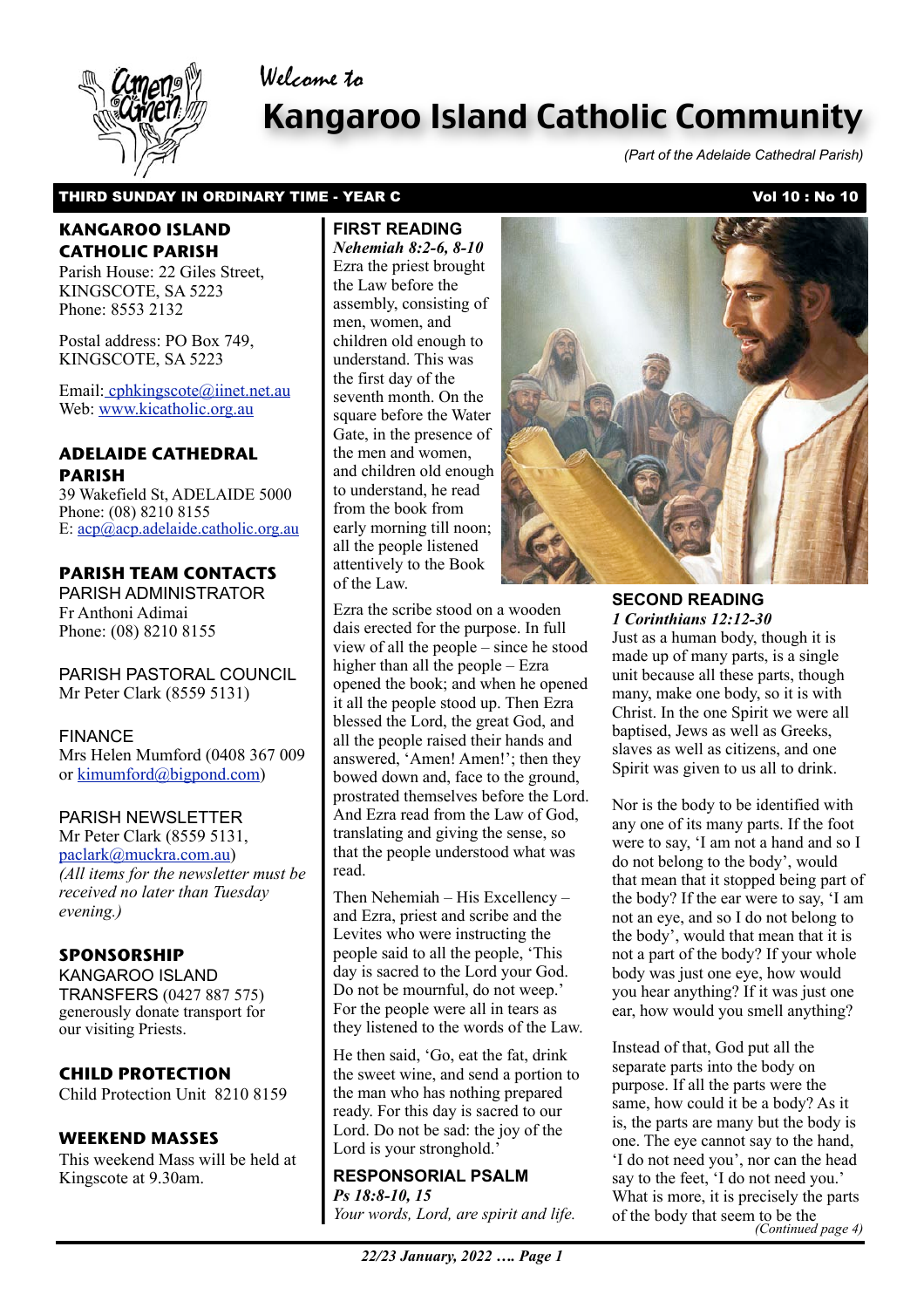

## **Bulletin Board**

**PLEASE KEEP THESE PEOPLE IN YOUR PRAYERS Sick:** Bill Roestenburg, Peter Weatherstone, Melanie Howson

**January anniversaries:** Eunice Airton, Eileen Bateman, Dorothy Brook, Monica Buick, May Cairney, Dominic Cash, Maureen Dunn, Marlene Cummins, Pauline Deegan, Jim Dodgson, Lucy Edwards, Colin Fahey, Margaret Flemming, Ralph Florance, Catherine Glynn, Alec Goodwin, Edward Hughes, Ida Jackson, Christina James, Jack Kindellan, Ettie McDonald, Irene Northcott, Ottaviano Orsi, Marj Phillips, Una Reynolds, George Rowen, Ann Smith, Sheila Tabor, Lorraine Laher-Storfer, Mary Weatherstone, ... And all the faithful departed.

*Please pray for all the faithful departed and may all our sick parishioners, relatives and friends know the healing love of Christ.*

▅<del>⋭</del>⋇⊹⋇⋚⋹⋺

#### **ROSTERS Comm Reader Cleaning**

| Comm             | Reader   | <b>Cleaning</b> |
|------------------|----------|-----------------|
| 23/1 M Slagter   | S Semler | K Brinkley      |
| $30/1$ P Bennett | A Gibbs  | K Brinkley      |

#### **COVID Marsha**l

- 23/1 W Bennett
- 30/1 H Mumford

#### **PRIEST ROSTER**

*(Often this roster changes if something unforeseen crops up)* 22/1 Fr Anthoni Adimai 30/1 Fr Sam Arockiasamy 6/2 Fr My Tran

#### **PRAYER FOR HEALING**

Prayer for Healing and Renewal gatherings on Thursdays will resume in a few weeks. The date will be advertised in the bulletin.

#### **LATEST COVID RESTRICTIONS**

3 people per 4 square metres with social distancing of 1.5 metres. Please see page 4 for the latest restrictions.

#### **WELCOME**

This weekend we welcome Fr Anthoni Adimai to Kangaroo Island for his first official visit since his appointment as our Parish Administrator. We look forward to working with him.

#### **FROM FR ANTHONI**

Dear families, friends, visitors and holiday makers,

As we are still in the midst of the pandemic, Mary, the Mother of

Jesus invites us 'to do whatever He says'. 'Do not be afraid' is the message from God to the whole of the humanity.

When the Jewish people were enslaved in Egypt – God rescued them. When Israel was devastated by Babylon, when Jerusalem and the temple were destroyed and the people were exiled in a foreign country, God never abandoned them. When external signs of God's presence (like the temple) were gone and the people felt alone, God upheld them. At the Cross, when all seemed lost, Jesus died … but three days later He rose from the dead! When the disciples were ridiculed, tortured and put to death, a new Church was being born on the faith of those early martyrs. God is with us, Do not be afraid.

As you are made aware by Peter Clark, the Chair of the Parish Pastoral Council about the transfer of Pastoral Care of Kangaroo Island Parish from Noarlunga-Seaford Catholic Parish to Adelaide Cathedral Parish, on behalf of all of you, I would like to sincerely acknowledge the service of Fr Josy Sebastian (Parish Priest) and Frs Arul Dev and Prathap Katta (Assistant Parish Priests), Toni Fishlock, the Parish Manager of Noarlunga-Seaford Parish and Gael Maloney of Willunga Parish who assists with the newsletter and website.

It is often said that one of the most important parts of the Catholic Church is the parish. It is in the parish setting where we receive the Body and Blood of Christ, listen to the Word of God proclaimed, find forgiveness of our sins in Reconciliation, communal support, and ways to give life to our faith. Like any family, Kangaroo Island Parish family functions most efficiently with your active participation and generous contribution of time and energy. May God bless all of you and your families. I am happy to be part of the

Kangaroo Island of Parish and look forward to be with you all to continue the good work of our parish and the Church.

Fr Anthoni

#### **CARITAS AUSTRALIA - CARITAS LEBANON CRISIS APPEAL**

Fuel and food prices in Lebanon have skyrocketed since 2019, leaving the population struggling to pay for basic essentials like groceries, electricity, healthcare and education. Give now to help Lebanese families with healthcare, education support and cash grants.

We stand United with Lebanon and are accepting donations now. Visit [caritas.org.au lebanon](http://www.google.com.au/) or call 1800 024 413 toll free. All donations made through Caritas Australia are tax deductible.

#### **SEASONS OF THE SPIRIT** *A three-day retreat*

This retreat offers a chance to reflect on how God is at work through the seasonal movements of each individual 'inner life'. A gentle nourishing time of silent reflection and engagement with the Holy.

| Date:  | Thursday 17 March 4.30pm - |
|--------|----------------------------|
|        | Sunday 20 March 10.00am    |
| Venue: | Sevenhill Centre of Jesuit |
|        | and Ignatian Spirituality, |
|        | College Road, SEVENHILL    |
| Cost:  | $$430 - Live-in$           |
|        |                            |

*Enquiries and bookings* Judy Backstrom: [judyback@internode.on.net](mailto:judyback@internode.on.net) Anne Maloney: [candamaloney@bigpond.com](mailto:candamaloney@bigpond.com)

Ignatian Heart Spirituality [www.ignatianheartspirituality.com](http://www.ignatianheartspirituality.com)  [contact@ignatianheartspirituality.com](mailto:contact@ignatianheartspirituality.com)

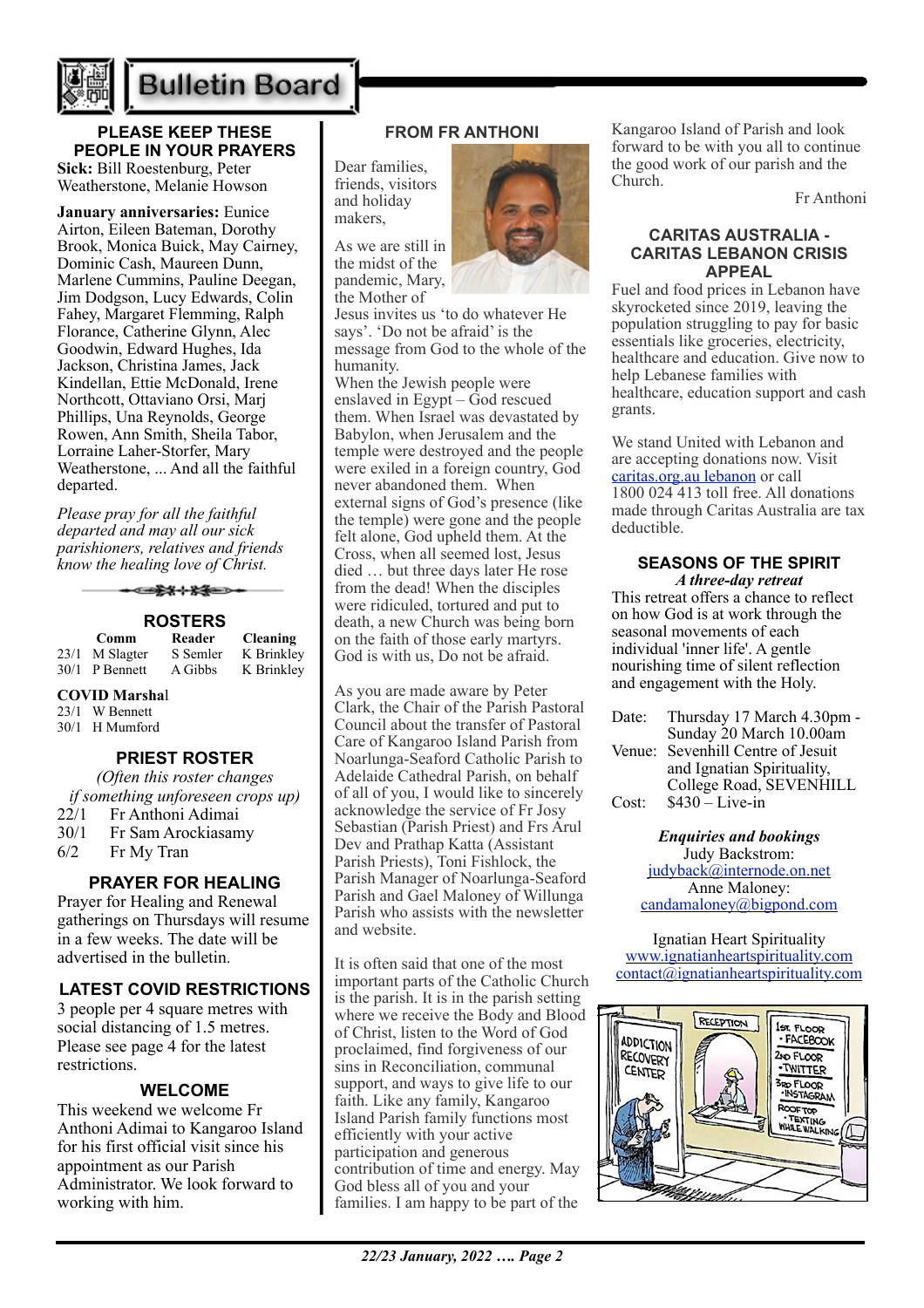

## **Ron Rolheiser column**

*Ronald Rolheiser, a Roman Catholic priest and member of the Missionary Oblates of Mary Immaculate. He is a community-builder, lecturer and writer. His books are popular throughout the English-speaking world and his weekly column is carried by more than sixty newspapers worldwide*

▅<del>▓</del>⊹▓▅⊶

#### **THEOLOGY AND SPIRITUALITY – WRITING ABOUT IT OR WRITING IT**

In the world of the arts, they make a distinction between persons who create an artifact, an artist, a sculptor, or a novelist, and persons who write about artists and their works. We have novelists and literary critics, artists and art critics, and both are important. Critics keep art and literature from bad form, sentimentality, vulgarity, and kitsch; but it's the artists and novelists who produce the substance; without them critical assessment has no function.

For example, the book The Diary of Anne Frank is a masterpiece. Countless books and articles have been written about it, but these are not the masterpiece, the substance the artifact that so deeply touched the soul of millions. They are commentaries about the artifact. Of course, sometimes a person can be both, a novelist and a literary critic, an artist, and an art critic, still the distinction holds. These are separate crafts and separate disciplines.

That same distinction holds true within the area of theology and spirituality, though it is often not recognized. Some people write theology and others write about theology, just as some people write spirituality and others write about spirituality. Right now, I'm writing about theology and spirituality rather than actually doing theology or spirituality.

Perhaps an example can help. Henri Nouwen was one of the most popular spiritual writers in the past seventy years. Nouwen wrote spirituality; he never wrote about it, he wrote it. He was not a critic; he wrote spiritual texts. Many people, including myself, have written about Nouwen, about his life, his works, and why he influenced so many people. Strictly speaking, that's

writing about spirituality as opposed to writing spirituality as Nouwen did. Truth be told, we don't have an abundance of spiritual writers today the caliber of Nouwen. What we do have, particularly at an academic level, is an abundance of critical writings about spirituality.

I offered the example of a contemporary spirituality writer, Henri Nouwen, but the distinction is perhaps even clearer when we look at classical spiritual writers. We have in fact created a certain "canon" of spirituality writers whom we deem as classics: the Desert Fathers and Mothers, the Pseudo-Dionysius, Julian of Norwich, Nicholas of Cusa, Francis of Assisi, Dominic, Ignatius, John of the Cross, Theresa of Avila, Francis de Sales, Vincent de Paul, and Therese of Lisieux, among others. None of these wrote works of criticism in se, they wrote spirituality. Countless books have been written about each of them, critically assessing their works. As valuable as these books are, they are in the end not spirituality books, but books about spirituality.

The same is true for theology. We have infinitely more books written about theology than we have books that are actual theology. The word "theology" comes from two Greek words, Theos (God) and logos (word). Hence, in essence, theology is "words about God". Most theology books and courses on theology contain some "words about God", but these are generally dwarfed by "words about words about God."

This is not a criticism, but a clarification. I have taught and written in the area of theology and spirituality for nearly fifty years and am blissfully unaware of this distinction most of the time, mainly because we need both and the two simply flow in and out of each other. However, there is a point where it

becomes important not to confuse or conflate the critical assessment of an artifact with the artifact itself, and in our case to recognize that writing about theology and spirituality is not the same thing as actually doing theology and doing spirituality. Why? Why highlight this distinction?

Because we need the artist and the critic to speak to different places inside of us and we need to recognize (explicitly at times) where we need to be fed or guided. The artist speaks to the soul with one kind of intent, namely, to inspire, to inflame, to deepen, to bring new insight, and to move us affectively. The critic speaks with a different intent: to guide, to keep us balanced, sane, robust, clear-headed, and within the bounds of decency, community, proper aesthetics, and orthodoxy. Both are important. One saves the other from unbridled sentimentality and the other saves the other from simply being an empty exercise. In a vast oversimplification, we might put it this way. Critics define the rules of the game and hold the players to the rule; but art, theology, and spirituality are the game. Games need to be refereed or they quickly degenerate.

In our churches today there is often a tension between those who are trying to create new insight, generate new enthusiasm, and speak more affectively to the soul, and those who are guarding the castles of academia, orthodoxy, liturgy, and good taste. Academic theology is often in tension with devotional life, liturgists are often in tension with pastors, and popular spiritual writers are often in tension with critics. One or the other may irritate us, but each is ultimately a friend.

*You can read, or download, Ron Rolheiser's weekly columns from his website at: [www.ronrolheiser.com](http://www.ronrolheiser.com)*